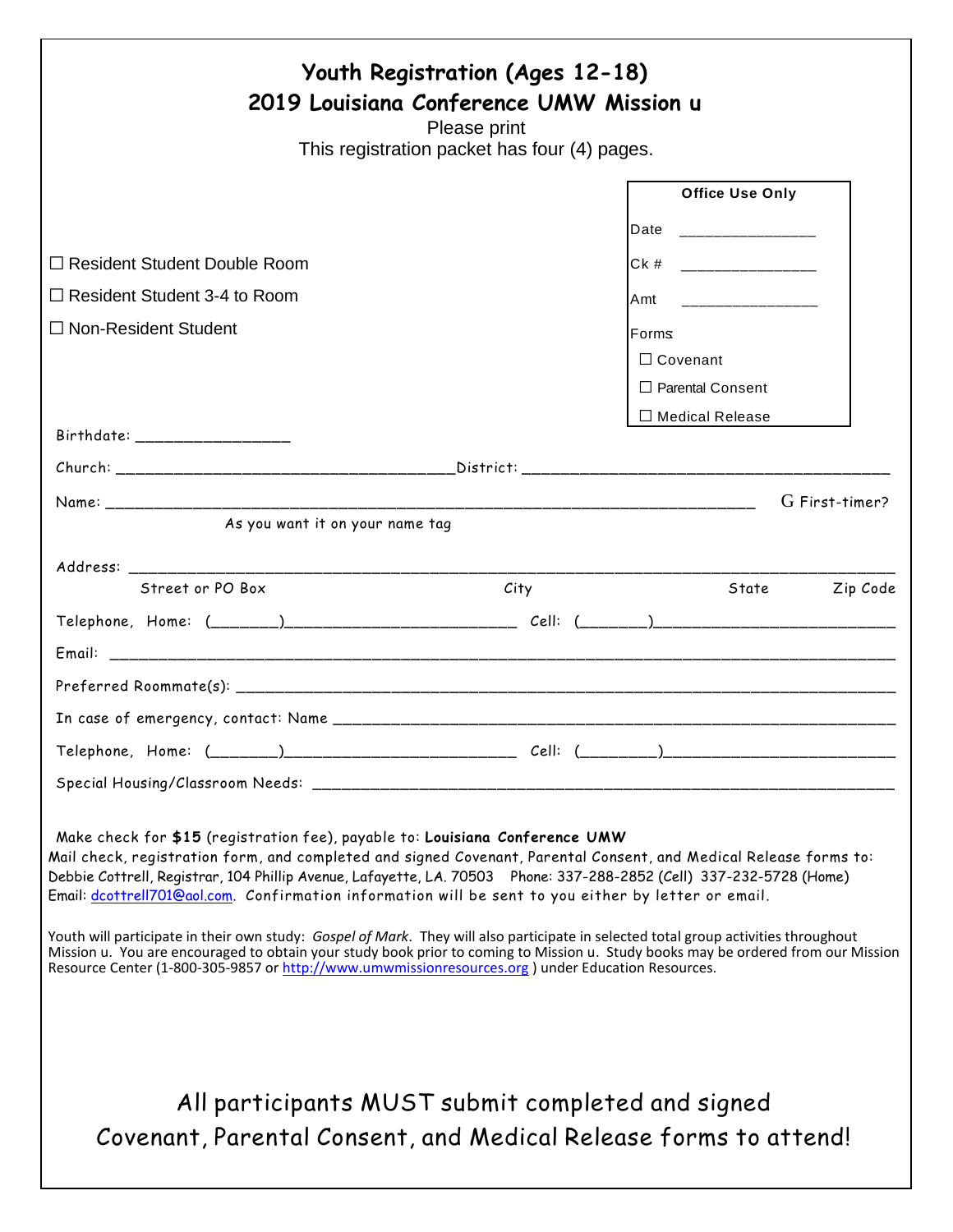### **Covenant**

As a participant in Mission u, I, \_, take seriously my responsibility and affirm my commitment for the well-being and safety of myself and others; understanding that the youth leaders have been charged with the responsibility for my safety, I will follow all the guidelines given to me. I agree to remain on the site of the event unless I have been granted permission to leave by my adult chaperone. I agree to remain with the group and to attend all scheduled activities, sessions, and meals. I will observe published curfews by being in my room, being quiet, and not disturbing others. I understand that anything considered illegal for minors (persons under 18) under civil law and criminal law applies to this event as well. Therefore, I will obey all laws, will not use tobacco, illegal substances, or alcohol, nor will I possess any firearms, weapons, or fireworks. I will respect the equipment and property of others and care for the facility which we share. Any damage to the facility will be the sole responsibility of the person or persons who cause the damage and the parent or legal guardian of each person responsible.

This covenant is made between each teen woman and the entire group. I understand that if I break the covenant, and if the brokenness cannot be reconciled, that my parent or legal guardian will be contacted and my participation in Mission u may be terminated.

\_\_\_\_\_\_\_\_\_\_\_\_\_\_\_\_\_\_\_\_\_\_\_\_\_\_\_\_\_\_\_\_\_\_\_\_\_\_\_\_\_\_\_\_\_\_\_\_\_\_\_ Date: \_\_\_\_\_\_\_\_\_\_\_\_\_\_\_\_\_\_

Youth Participant's Signature

## **Parental Consent**

I give my permission for my daughter, , to participate in Mission u, to be held at the Wesley Center, Woodworth, LA, July 18-20, 2019. I am aware of the purpose of this event and understand the scope and nature of the programs and activities my daughter will participate in during Mission u. I have read the covenant which my daughter has signed, and I understand the responsibilities she has agreed to. I will support her in fulfilling this covenant. I also give my permission for my daughter to go on a field trip in connection with the School.

I designate to be the chaperone for the chaperone for the chaperone for the chaperone for the chaperone for the chaperone for the chaperone for the chaperone for the chaperone for the chaperone for the chaperone for the ch my daughter during Mission u to be held July 18-20, 2019, at the Wesley Center, Woodworth, LA.

Signature of Parent or Legal Guardian

\_\_\_\_\_\_\_\_\_\_\_\_\_\_\_\_\_\_\_\_\_\_\_\_\_\_\_\_\_\_\_\_\_\_\_\_\_\_\_\_\_\_\_\_\_\_\_\_\_\_\_

Printed Name

 $Date:$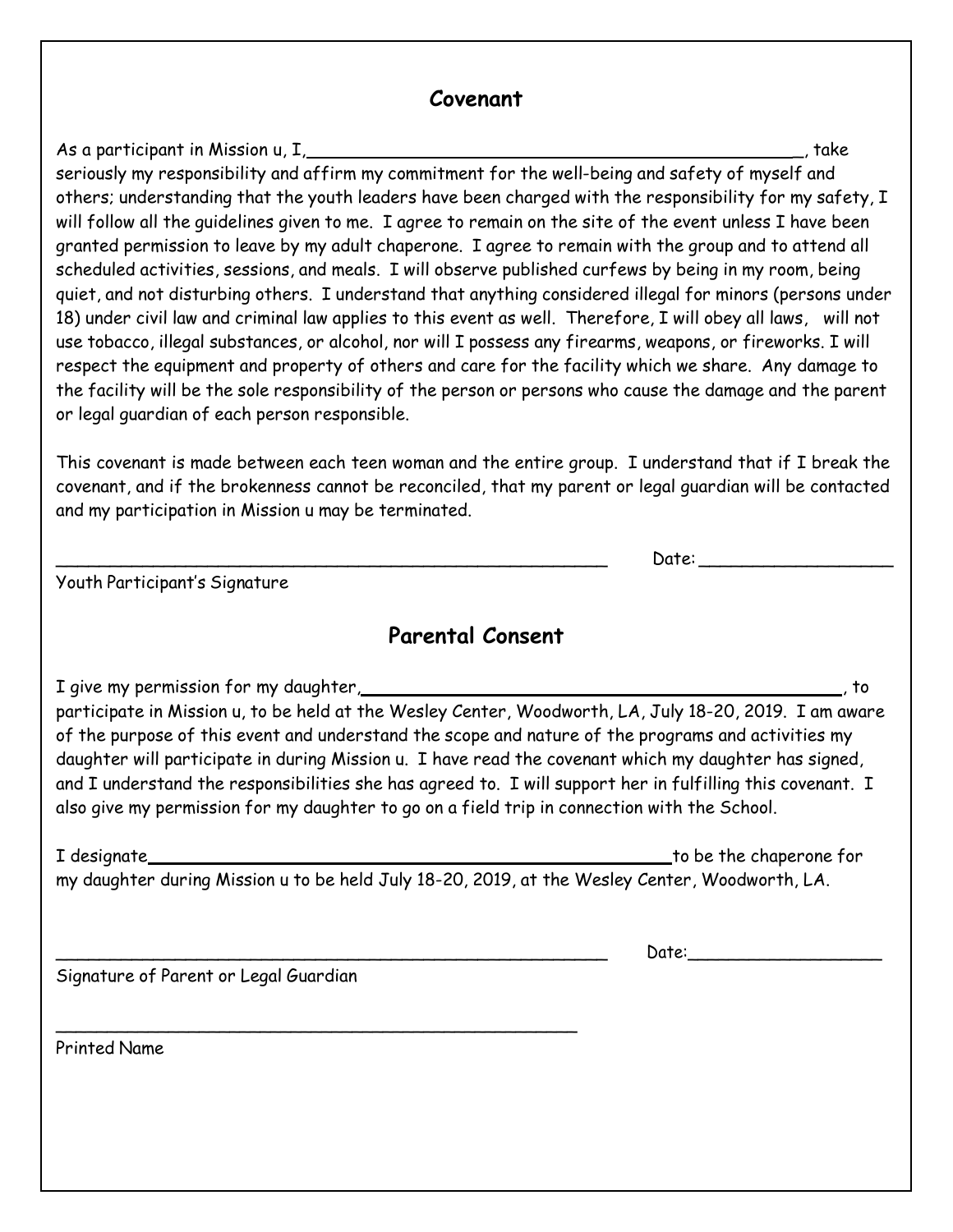# **Medical Release Form**

| All participants are required to provide medical and insurance information as well as parental consent for<br>necessary treatment in the event of illness or injury.                                                                                                                                                                 |              |       |          |  |
|--------------------------------------------------------------------------------------------------------------------------------------------------------------------------------------------------------------------------------------------------------------------------------------------------------------------------------------|--------------|-------|----------|--|
|                                                                                                                                                                                                                                                                                                                                      |              |       |          |  |
|                                                                                                                                                                                                                                                                                                                                      |              |       |          |  |
| Street                                                                                                                                                                                                                                                                                                                               | City         | State | Zip Code |  |
|                                                                                                                                                                                                                                                                                                                                      |              |       |          |  |
|                                                                                                                                                                                                                                                                                                                                      |              |       |          |  |
| Home                                                                                                                                                                                                                                                                                                                                 | Work         |       |          |  |
|                                                                                                                                                                                                                                                                                                                                      |              |       |          |  |
|                                                                                                                                                                                                                                                                                                                                      |              |       |          |  |
| Home                                                                                                                                                                                                                                                                                                                                 | Work         |       |          |  |
|                                                                                                                                                                                                                                                                                                                                      |              |       |          |  |
|                                                                                                                                                                                                                                                                                                                                      |              |       |          |  |
| Home                                                                                                                                                                                                                                                                                                                                 | Work         |       |          |  |
|                                                                                                                                                                                                                                                                                                                                      |              |       |          |  |
|                                                                                                                                                                                                                                                                                                                                      |              |       |          |  |
| Home                                                                                                                                                                                                                                                                                                                                 | Work         |       |          |  |
|                                                                                                                                                                                                                                                                                                                                      |              |       |          |  |
|                                                                                                                                                                                                                                                                                                                                      |              |       |          |  |
|                                                                                                                                                                                                                                                                                                                                      |              |       |          |  |
|                                                                                                                                                                                                                                                                                                                                      |              |       |          |  |
|                                                                                                                                                                                                                                                                                                                                      |              |       |          |  |
|                                                                                                                                                                                                                                                                                                                                      |              |       |          |  |
|                                                                                                                                                                                                                                                                                                                                      |              |       |          |  |
|                                                                                                                                                                                                                                                                                                                                      |              |       |          |  |
|                                                                                                                                                                                                                                                                                                                                      |              |       |          |  |
|                                                                                                                                                                                                                                                                                                                                      |              |       |          |  |
|                                                                                                                                                                                                                                                                                                                                      |              |       |          |  |
|                                                                                                                                                                                                                                                                                                                                      |              |       |          |  |
| I give my permission for such diagnostic and therapeutic procedures as may be deemed necessary for the<br>participant by qualified medical care providers, hospitals, or physicians while the participant is en route to or from<br>or in attendance at Mission u, to be held July 18-20, 2019, at the Wesley Center, Woodworth, LA. |              |       |          |  |
| Signature of Parent or Legal Guardian                                                                                                                                                                                                                                                                                                | Printed Name |       |          |  |
| Relationship to Participant                                                                                                                                                                                                                                                                                                          | Date         |       |          |  |